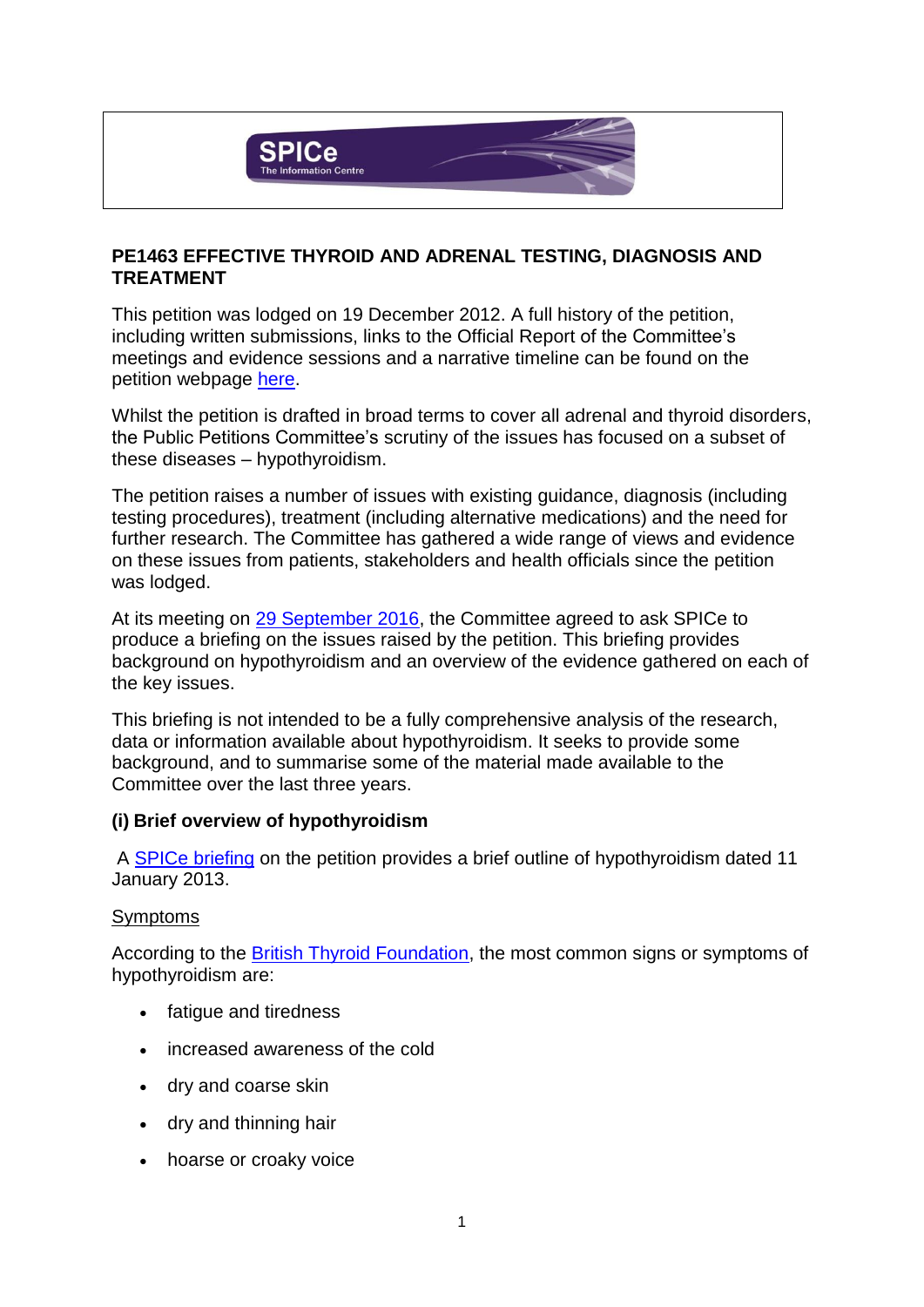- constipation
- muscle weakness, cramps and aches
- pins and needles in the fingers and hands (carpal tunnel syndrome)
- heavier and longer periods
- fertility problems
- low libido
- weight gain
- puffy face and bags under the eyes
- slow speech, movements and thoughts
- low mood or depression
- memory problems
- difficulty in concentration
- slow heart beat
- slightly raised blood pressure
- raised cholesterol
- slowed growth (in children)

# **Types**

The **NICE Clinical Knowledge Summary**<sup>1</sup> (updated in April 2016) provides an overview of the types of hypothyroidism:

- Hypothyroidism is the result of reduced production of thyroid hormones (thyroxine [T4] and tri-iodothyronine [T3]). Thyroid hormones are released from the thyroid gland when it is stimulated by thyroid-stimulating hormone (TSH) from the pituitary gland.
- Primary hypothyroidism (95% of cases) occurs when the thyroid gland is unable to produce thyroid hormones because of iodine deficiency or an abnormality within the gland itself. It presents as:
	- $\circ$  Overt hypothyroidism  $-$  TSH levels are above the normal reference range (usually above 10 mU/L) and free T4 is below the normal reference range.
	- $\circ$  Subclinical hypothyroidism  $-$  TSH levels are above the normal reference range and T3 and T4 are within the reference range.

<sup>1</sup> <sup>1</sup> NICE is the National Institute of Care and Health Excellence and is an English Non Departmental Public Body which provides national guidance and advice to improve health and social care.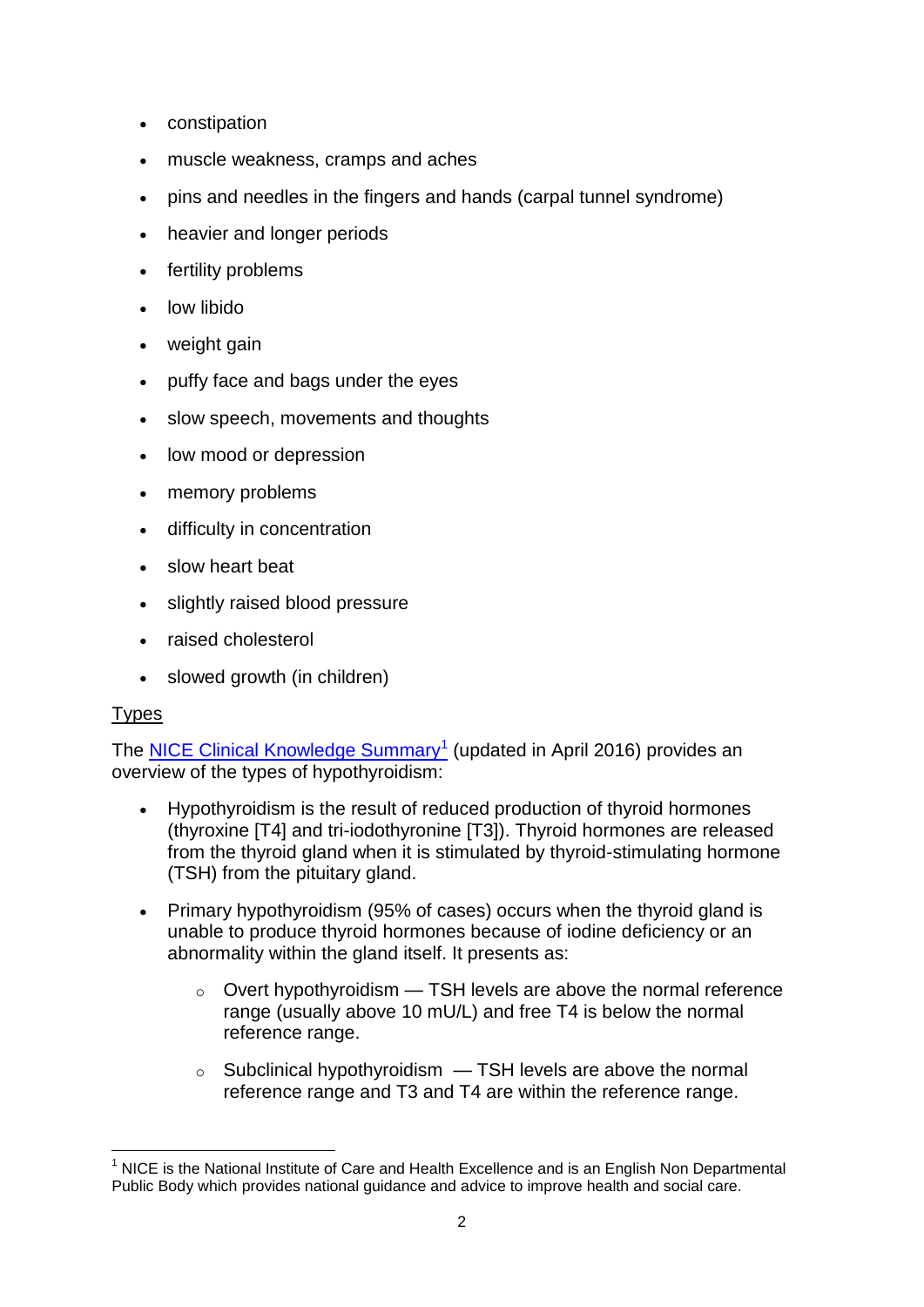- Secondary or central hypothyroidism is the result of insufficient production of TSH due to a pituitary or hypothalamic disorder.
- Postpartum thyroiditis is the development of thyrotoxicosis and/or hypothyroidism, within a year of giving birth in women had normal thyroid function prior to pregnancy.
- In the UK, hypothyroidism is most commonly caused by autoimmune disease or thyroid damage as a result of surgery or radioiodine therapy.

The most common cause of hypothyroidism is the autoimmune condition, [Hashimoto's thyroiditis](http://labtestsonline.org.uk/understanding/conditions/hashimoto) . Both hyper- and hypothyroidism can also be caused by thyroiditis (thyroid inflammation), thyroid cancer, and excessive or deficient production of TSH.

### Incidence

According to [NHS Choices,](http://www.nhs.uk/conditions/Thyroid-under-active/Pages/Introduction.aspx) both men and women can have an underactive thyroid, although it's more common in women. In the UK, it affects 15 in every 1,000 women (1.5%) and 1 in 1,000 (0.1%) men. Children can also develop an underactive thyroid. ISD collected data for [numbers of consultations for hypothyroidism up till 2013](http://www.isdscotland.org/Health-Topics/General-Practice/GP-consultations/Health-Conditions/Hypothyroidism/) via the Practice Team Information.

Similarly, according to NICE, the prevalence of spontaneous hypothyroidism in areas where there is adequate iodine in the diet (such as in Scotland) is 1–2%. It is up to ten times more common in women than in men.

# **(ii) Overview of the Committee's scrutiny**

The Committee has conducted many forms of evidence gathering since its consideration of the petition began. This includes:

• Evidence session with the Scottish Government on [25 June 2013,](http://www.scottish.parliament.uk/parliamentarybusiness/report.aspx?r=8408&mode=pdf) at which the following witnesses attended:

Alex Neil MSP, then Cabinet Secretary for Health and Wellbeing; Lesley Metcalf, Policy Manager, Clinical Priorities Team; and Alpana Mair, Deputy Chief Pharmaceutical Officer, Scottish Government;

• Round-table with stakeholders on [1 October 2013,](http://www.scottish.parliament.uk/parliamentarybusiness/report.aspx?r=8776&mode=pdf) at which the following witnesses attended:

Michael Matheson MSP, then Minister for Public Health; Professor Graham Leese CMO Specialty Adviser for Endocrinology; Sinéad Power, Policy Team Leader; Lesley Metcalf, Policy Manager, Clinical Priorities Team, Scottish Government; Sandra Whyte, Marian Dyer, and Lorraine Cleaver (the petitioners); Tara Wilmott, Head of Approvals, Education and Standards Directorate, General Medical Council; Dr Anthony Toft, Consultant Physician, Spire Murrayfield Hospital, Edinburgh; Lyn Mynott, Chair/Chief Executive, Thyroid UK; Professor Graham Williams, President, British Thyroid Association and Treasurer, Society for Endocrinology;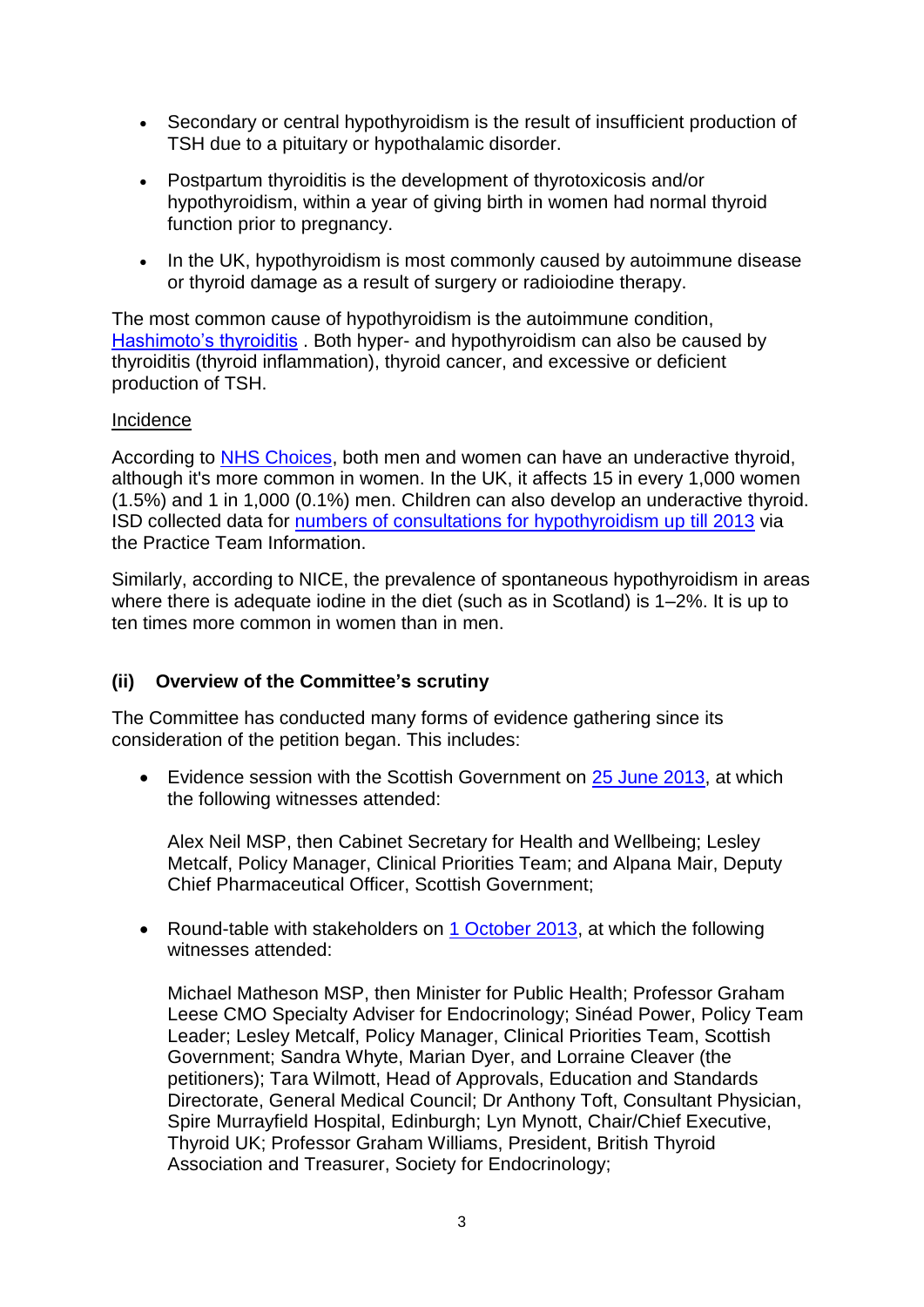Evidence session with the Scottish Intercollegiate Guidelines Network (SIGN) on [25 November 2014](http://www.scottish.parliament.uk/parliamentarybusiness/report.aspx?r=9662&i=87750) at which the following witnesses attended:

John Kinsella, Chair, Sara Twaddle, Director, and Roberta James, Programme Lead, Scottish Intercollegiate Guidelines Network

• Evidence session with the Scottish Government on  $9$  February 2016, at which the following witnesses attended:

Maureen Watt MSP, then Minister for Public Health, Alpana Mair, Deputy Chief Pharmaceutical Officer, Scottish Government, and from Professor Graham Leese, Consultant and Honorary Professor in Diabetes and Endocrinology, NHS Tayside and CSO Speciality Adviser

- Oral evidence sessions with the petitioner on  $5$  February 2013 and 1 [December 2015](http://www.scottish.parliament.uk/parliamentarybusiness/report.aspx?r=10253&i=94358#ScotParlOR)
- Written evidence from patients and professionals

A number of challenges in addressing the issues raised by the petition have become apparent in the course of the Committee's evidence gathering:

- The complex technical issues regarding the biochemistry involved, testing and treatment options
- The conflict of opinion of some with the mainstream medical view
- The acknowledgement that further research is needed on this area of endocrinology
- The shift of natural thyroid extract being the standard treatment up to the1980s to it now being an unlicensed product and not recommended for use in treatment by guidance.
- The apparent lack of awareness in primary care of all the possible presentations of hypothyroidism, their diagnosis and treatment
- A lack of understanding around the licensing and supply of medicines in UK

The petitioner has done much to raise awareness of the issues through her own work, not only lodging the petition and keeping the issue live, but through other means such as setting up a Facebook group, ‗Thyroid Petition Scotland'. Her work has been supported by Thyroid UK, a national charity.

Since the petition was first lodged there has been a range of activities undertaken by different bodies in reviewing current advice, evidence and practice. These include:

- The [British Thyroid Association position](http://onlinelibrary.wiley.com/doi/10.1111/cen.12824/full) statement clarification and expansion of previous positions on management
- Ongoing research into the complex relationships involved in thyroid hormone production and related metabolic processes
- Reassessments of the available evidence to ensure best clinical management
- Discussions with the [Scottish Intercollegiate Guidelines](http://www.sign.ac.uk/index.html) Network (SIGN) led to the petitioner working with the Network and the Royal College of General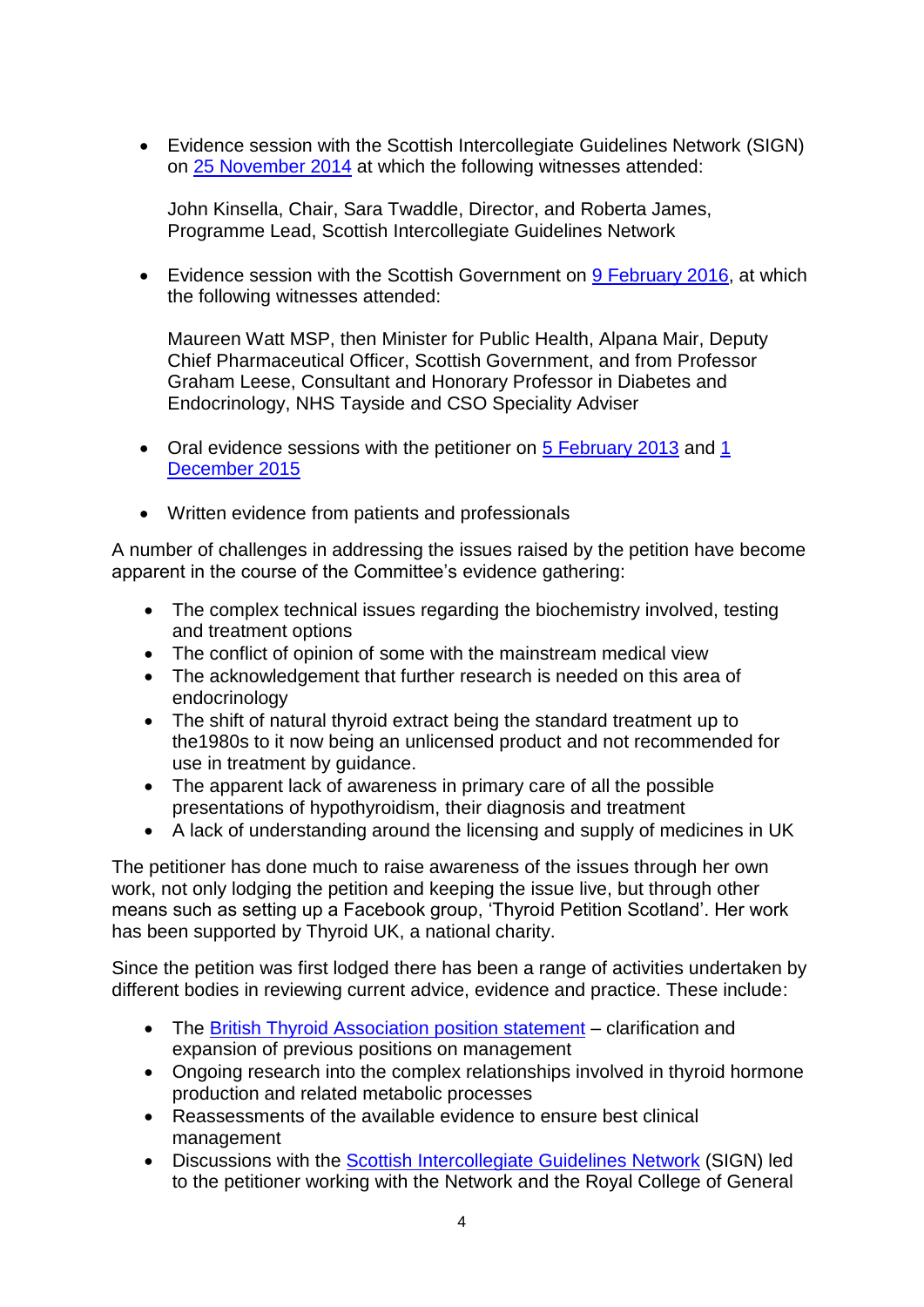Practitioners to create a best practice document for treating patients who do not respond to standard treatment. This is in progress

- The NICE [Clinical Knowledge Summary](http://cks.nice.org.uk/hypothyroidism) for primary care practitioners has been revised. It is based on updated, evidence-based guidance
- Healthcare Improvement Scotland [Technologies Scoping Report](file:///C:/temp/Hypothyroidism.pdf)
- Scottish Government patient listening exercise undertaken by Thyroid UK

The [Scottish Government](http://external.parliament.scot/S5_PublicPetitionsCommittee/Petitions/PE146320160704HealthcareQualityandStrategyDirectorateResponse.pdf) and organisations such as the British Thyroid Association, the Thyroid Foundation, the Royal College of Physicians and the Society for Endocrinology state that current protocols are based on the current evidence and international guidelines that are available.

The Committee's scrutiny of the key issues presented by the petition is considered in more detail under the respective headings below.

# **(iii) Guidance framework**

### Management of hypothyroidism in the UK

When the petition was lodged there were no formal UK guidelines. However, guidance did exist prior to the petition being lodged. In July 2006, following a consultation process, a joint working group comprising representatives from the Association of Clinical Biochemistry, The British Thyroid Association and British Thyroid Foundation published "UK Guidelines for the Use of Thyroid Function Tests". There was also a statement from the Royal College of Physicians on the Diagnosis [and Management of Primary Hypothyroidism,](http://british-thyroid-association.org/news/Docs/hypothyroidism_statement.pdf) [revised in 2011.](http://www.thyroiduk.org.uk/tuk/guidelines/RCP_statement_20111.pdf) The absence of more formal, national guidance was a key concern of the petitioner in bringing her petition. The Public Petitions Committee has scrutinised this issue and, since the petition was lodged, guidance has been revised and developed:

- 1. The British Thyroid Association(BTA) published a 'position statement' on 25 [June 2015.](http://onlinelibrary.wiley.com/doi/10.1111/cen.12824/full) This statement includes comparative recommendations from both the European Thyroid Association and the American Thyroid Association. It has been endorsed by the Association for Clinical Biochemistry and Laboratory Medicine, British Thyroid Foundation, Royal College of Physicians (RCP) and the Society for Endocrinology.
- 2. As referred to above, the National Institute for Care and Health Excellence (NICE) has produced a [Clinical Knowledge Summary](http://cks.nice.org.uk/hypothyroidism) for hypothyroidism. This was revised in April 2016. Clinical Knowledge Summaries are concise, accessible summaries of current evidence for primary care professionals. The topics focus on the most common and significant presentations in primary care. They give information to support safe decisionmaking and improve standards of patient care.

This NICE summary appears to be very comprehensive in discussing areas including diagnosis, management, prescribing, misleading thyroid function tests, assessment of symptoms and other possible conditions' for example. It is in line with, and makes reference to, the BTA Statement and the RCP guidelines of 2011.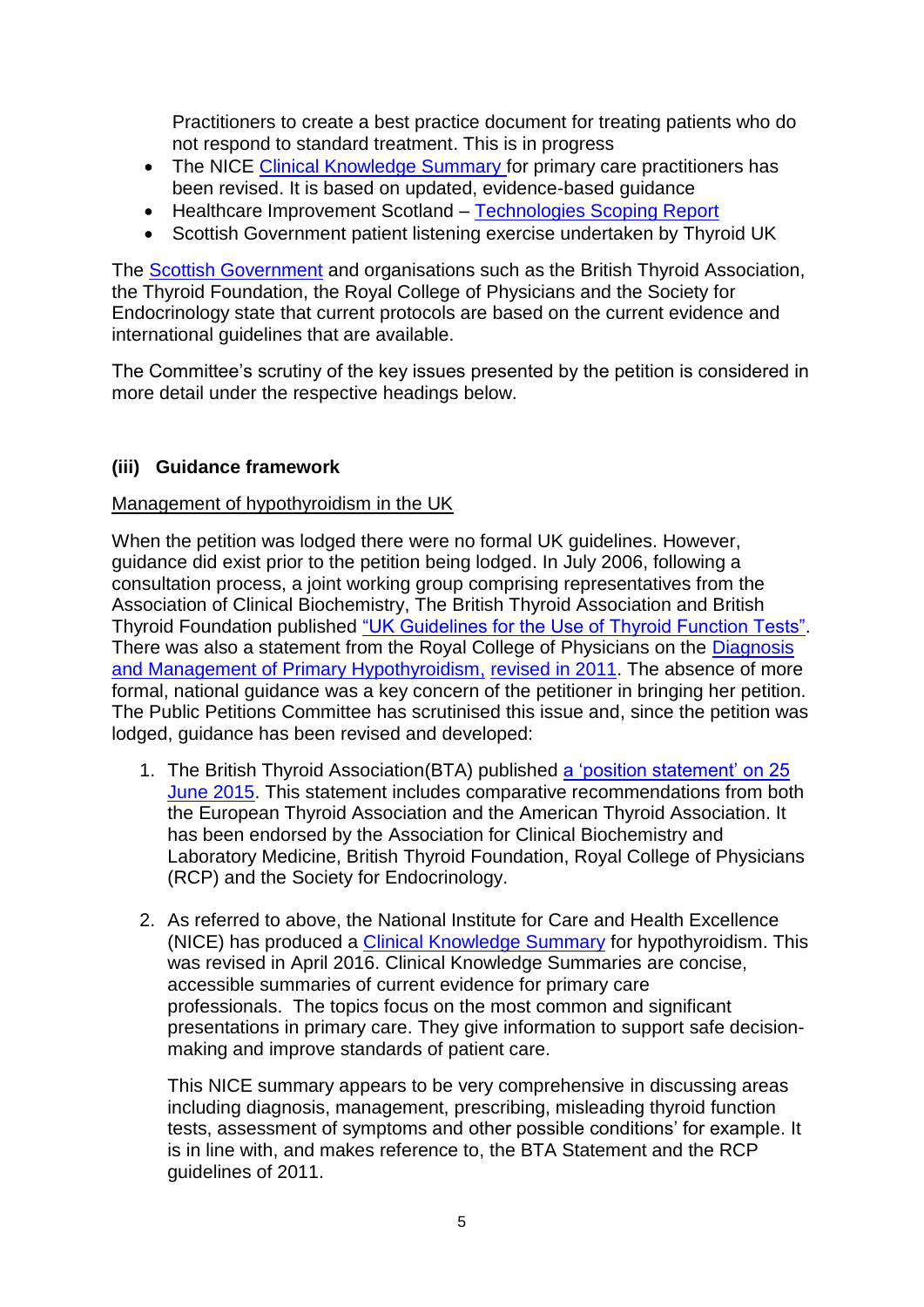3. There is no SIGN guideline on thyroid and adrenal treatment, diagnosis and testing. The Committee therefore held an evidence session with SIGN on [25](http://www.scottish.parliament.uk/parliamentarybusiness/report.aspx?r=9662&i=87750)  [November 2014](http://www.scottish.parliament.uk/parliamentarybusiness/report.aspx?r=9662&i=87750) to discuss the process of submitting a topic for guideline development. On [9 December 2014,](http://www.scottish.parliament.uk/parliamentarybusiness/report.aspx?r=9693&i=88087) the Committee agreed to forward the evidence it had received to SIGN, including patient testimonies. It invited SIGN to work with the petitioner in the area of diagnosis and treatment of thyroid conditions and formulating the necessary questions. On [1 December](http://www.scottish.parliament.uk/parliamentarybusiness/report.aspx?r=10253&i=94358#ScotParlOR)  [2015,](http://www.scottish.parliament.uk/parliamentarybusiness/report.aspx?r=10253&i=94358#ScotParlOR) the Committee took evidence from the petitioner who informed it that she is working with SIGN and the Royal College of General Practitioners in Scotland to produce a best practice document.

#### Management of hypothyroidism outside the UK

4. The [American Thyroid Association](http://www.thyroid.org/)**,** a not-for-profit professional organisation ‗devoted to thyroid biology and to the prevention and treatment of thyroid disease through excellence in research, clinical care, education, and public health', produced [guidelines for the treatment of hypothyroidism](http://online.liebertpub.com/doi/pdfplus/10.1089/thy.2014.0028) in 2014.

The [European Thyroid Association](http://www.eurothyroid.com/) (ETA), a membership organisation whose 'aims are to promote knowledge in the thyroid field (fundamental and clinical) and improve knowledge of the thyroid gland and its diseases' has also produced a number of guidelines which have been compiled and peer-reviewed by clinicians who are expert in the field of endocrinology. These are summarised within the position statement by the British Thyroid Association, along with those from the American Thyroid Association. <sup>2</sup>

Guidance internationally now appears to be relatively uniform. The British Thyroid Association, in its position statement of 2015 cross-referenced its advice with both the ETA and ATA guidance.

 2 The following are examples of some of the specific quidance produced by the ETA 2013 Guideline [on Management of Subclinical hypothyroidism](http://www.eurothyroid.com/files/download/ETA-Guideline-Management-of-Subclinical-Hypothyroidism.pdf) [2015 Editorial: Guidance in Subclinical Hyperthyroidism and Subclinical Hypothyroidism: Are We Making](http://www.eurothyroid.com/files/download/Wiersinga-EDITORIAL-ETJ-2015-4-438909.pdf)  [Progress?](http://www.eurothyroid.com/files/download/Wiersinga-EDITORIAL-ETJ-2015-4-438909.pdf) [2012 ETA Guidelines: The Use of L-T4 + L-T3 in the Treatment of Hypothyroidism](file:///C:/Users/s804240/AppData/Local/Microsoft/Windows/Temporary%20Internet%20Files/Content.Outlook/W726M51Z/2012%20ETA%20Guidelines:%20The%20Use%20of%20L-T4%20+%20L-T3%20in%20the%20Treatment%20of%20Hypothyroidism)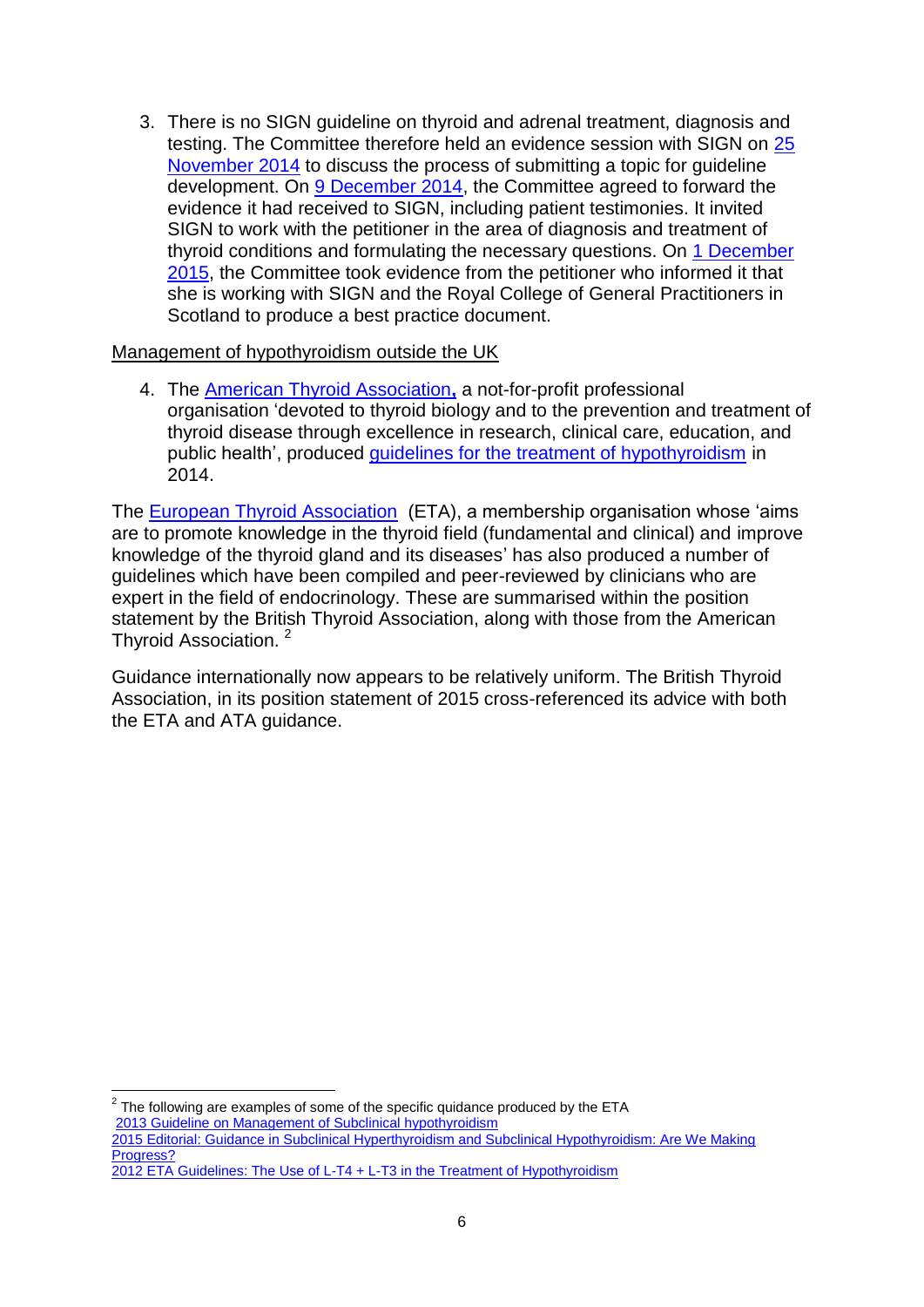| <b>GUIDANCE</b>                                                                                                                                                                                                                                                                                                                                                                                                                                                                                                                 |                                                                                                                                                                                                                                                                                                                                                                                                                                                                                                                                                                                                    |                                                                                                                                                                                                                                                                                                                                                                                                                                                           |                                                                                                                                                                                                                                                                                                                                                                                                                                                                                                                                                                                                                                                                                                                                                                                                                                                                                                                                                                                                                                                                                                                                  |                                                                                                                   |  |
|---------------------------------------------------------------------------------------------------------------------------------------------------------------------------------------------------------------------------------------------------------------------------------------------------------------------------------------------------------------------------------------------------------------------------------------------------------------------------------------------------------------------------------|----------------------------------------------------------------------------------------------------------------------------------------------------------------------------------------------------------------------------------------------------------------------------------------------------------------------------------------------------------------------------------------------------------------------------------------------------------------------------------------------------------------------------------------------------------------------------------------------------|-----------------------------------------------------------------------------------------------------------------------------------------------------------------------------------------------------------------------------------------------------------------------------------------------------------------------------------------------------------------------------------------------------------------------------------------------------------|----------------------------------------------------------------------------------------------------------------------------------------------------------------------------------------------------------------------------------------------------------------------------------------------------------------------------------------------------------------------------------------------------------------------------------------------------------------------------------------------------------------------------------------------------------------------------------------------------------------------------------------------------------------------------------------------------------------------------------------------------------------------------------------------------------------------------------------------------------------------------------------------------------------------------------------------------------------------------------------------------------------------------------------------------------------------------------------------------------------------------------|-------------------------------------------------------------------------------------------------------------------|--|
| <b>Petitioner's position</b>                                                                                                                                                                                                                                                                                                                                                                                                                                                                                                    | <b>Updated guidance on</b><br>mainstream diagnosis and<br>treatment                                                                                                                                                                                                                                                                                                                                                                                                                                                                                                                                | Areas of contention in<br>the evidence presented                                                                                                                                                                                                                                                                                                                                                                                                          | Body or bodies responsible for<br>effecting change in protocols                                                                                                                                                                                                                                                                                                                                                                                                                                                                                                                                                                                                                                                                                                                                                                                                                                                                                                                                                                                                                                                                  | <b>Action taken by Committee</b>                                                                                  |  |
| Seeking formal clinical<br>guidelines on diagnosis<br>and management of<br>hypothyroidism. In<br>relation to treatment, the<br>petitioner is particularly<br>seeking guidance for the<br>treatment of patients<br>who do not respond well<br>to the standard<br>medication (T4).<br>The petitioner would<br>also like to see guidance<br>to ensure a more<br>informed and holistic<br>approach to initial<br>testing and diagnosis,<br>as well as the<br>management of those<br>who do not present with<br>overt hypothyroidism | <b>Current position statement by</b><br><b>British Thyroid</b><br>Association/review article in<br><b>Clinical Endocrinology,</b><br>published 25 June 2015.<br>There is a statement about<br>recommended management<br>(with evidence ratings) along<br>with guidance given by the<br>European Thyroid<br>Association and the American<br>Thyroid Association.<br>NICE has developed a<br><b>Clinical Knowledge Summary</b><br>(April 2016) for primary care<br>practitioners<br>The British Medical Journal<br>has also produced Best<br>Practice guidelines which<br>were updated in April 2016 | Guidance is piecemeal and<br>variable across the world<br>and even within the UK.<br>Orthodox management is<br>not taking account of<br>recent, peer-reviewed<br>research on the complex<br>relationships between<br>TSH, T3 and T4 and other<br>metabolic processes.<br>There appears to be a<br>consensus that there is a<br>dearth of (good) research<br>in key areas, which is<br>essential for production of<br>robust, safe national<br>guidelines. | Scottish Intercollegiate Guidelines<br>Network (SIGN).<br>Royal Colleges, such as the RCGP could<br>implement awareness-raising/training for<br>GPs and other primary care staff in the<br>limitations of current thyroid testing; the<br>cases and outliers that are not captured<br>by current testing, and to support primary<br>care staff to consider disparate, chronic<br>symptoms in a more holistic way (despite<br>test results)<br>Scotland could follow the lead from NICE<br>if NICE were to produce a full Guideline,<br>but would not be required to.<br>Any guideline could take account of the<br>significant minority of individuals who do<br>not successfully convert T4 to T3 to<br>suggest alternate treatment protocols<br>(combined therapy, supplementing T3)<br><b>Scottish Clinical Biochemistry Managed</b><br>Diagnostic Network (SCBMDN))<br>standardisation of clinical tests and testing<br>protocols nationally.<br>Revisit the most recent research to<br>ascertain whether current<br>guidance/orthodox position could be<br>amended to reflect hormone testing<br>parameters used elsewhere. | The Committee has engaged<br>with SIGN which is taking<br>forward the development of a<br>best-practice document. |  |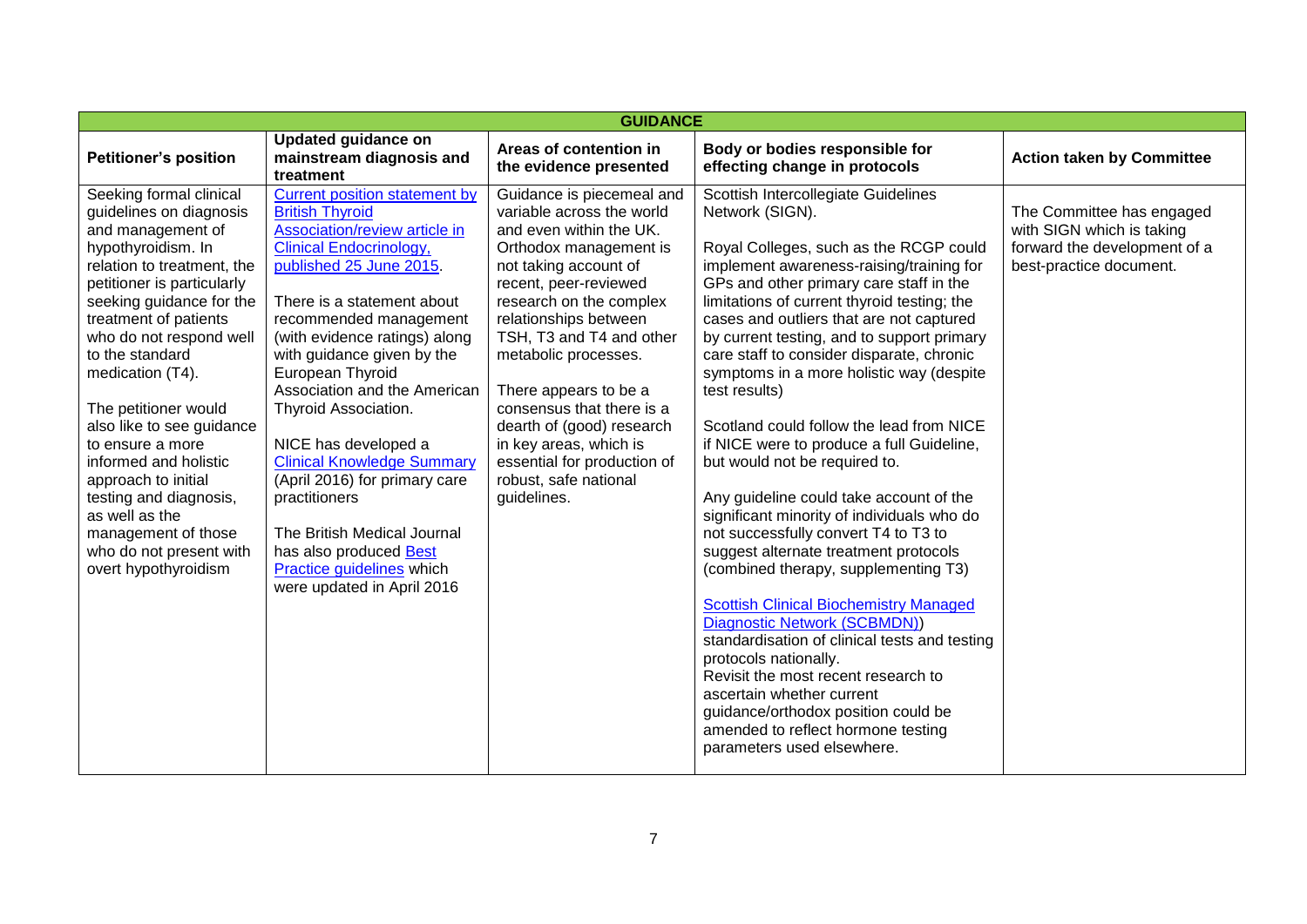# **(iv) Diagnosis and testing**

The main concerns the petitioner has with diagnosis and testing are as follows:

Seeking more sensitive, thorough and informed diagnosis of hypothyroidism which:

- is not solely based on arbitrary, non-universal, under-researched measurement range of thyroid hormones
- recognises that hypothyroidism might be indicated even when initial biochemical testing might show normal function.

According to [NHS Inform,](http://www.nhsinform.co.uk/health-library/articles/t/thyroid-under-active/diagnosis/) diagnosis is made in the first instance via a thyroid function test – TFT, as well as the clinical picture of presenting symptoms. It will be noted that these can be vague and wide-ranging, and can be similar to those of Chronic Fatigue Syndrome/Myalgic Encephalopathy.

This TFT test is used to test blood for levels of thyroid-stimulating hormone (TSH), as well as thyroxine (T4) and tri-iodothyronine (T3) (thyroid hormones).

TFTs include a measure of the amount of thyroid [hormones,](http://labtestsonline.org.uk/glossary/hormone) Thyroxine (T4) or Triiodothyronine (T3) in the blood. These hormones are chemical substances that travel through the bloodstream and control or regulate the body's metabolism—how it functions and uses energy. Thyroid hormones are present in the blood in either protein bound forms (the majority) or the free and active form of the hormone. Currently, the majority of UK laboratories measure the free form of the hormones – [Free T4](http://labtestsonline.org.uk/understanding/analytes/t4) (FT4) or [Free T3](http://labtestsonline.org.uk/understanding/analytes/t3) (FT3). The petitioner also wishes to see reverse T3 (rT3) tested for, which is implicated in preventing T4 converting to T3. Current guidance and evidence does not appear to support testing for rT3.

[Thyroid Stimulating Hormone](http://labtestsonline.org.uk/understanding/analytes/tsh) (TSH) is produced by the [pituitary gland](http://labtestsonline.org.uk/glossary/pituitary) and is part of the body's [feedback system](http://labtestsonline.org.uk/glossary/feedback) to maintain stable amounts of thyroid hormones in the blood. When thyroid hormone concentrations decrease in the blood, the pituitary gland is stimulated to release TSH, which in turn stimulates the production and release of T4 and T3 by the thyroid gland. When the system is functioning normally, TSH production turns on and off to maintain constant blood thyroid hormone concentrations.

In some laboratories, the initial blood test for thyroid disorders is a [TSH test.](http://labtestsonline.org.uk/understanding/analytes/tsh) If TSH concentration is abnormal, it will usually be followed up with a FT4 measurement (or occasionally [total T4\).](http://labtestsonline.org.uk/understanding/analytes/t4) In some cases FT3 (or [total T3\)](http://labtestsonline.org.uk/understanding/analytes/t3) will also be performed. The peititioner would like to see that testing for FT3 or total T3 is always done as a matter of course, not only at diagnosis, but when treatment with T4 is ongoing and symptoms persist.

If the thyroid gland fails and the concentrations of thyroid hormones fall, a feedback [system](http://labtestsonline.org.uk/glossary/feedback) will result in increased TSH release from the pituitary gland. Similarly, if the thyroid gland becomes overactive and increased amounts of thyroid hormones are released, TSH production will be suppressed. If the feedback mechanism is not functioning properly, as can occur with a variety of illnesses not directly affecting the thyroid, the release of TSH may be reduced and the concentration of thyroid hormones in the blood may fall as a result. Very rarely, TSH concentrations may increase, due to a tumour of the pituitary, when the thyroid will make and release inappropriate amounts of T4 and T3, and the patient may experience symptoms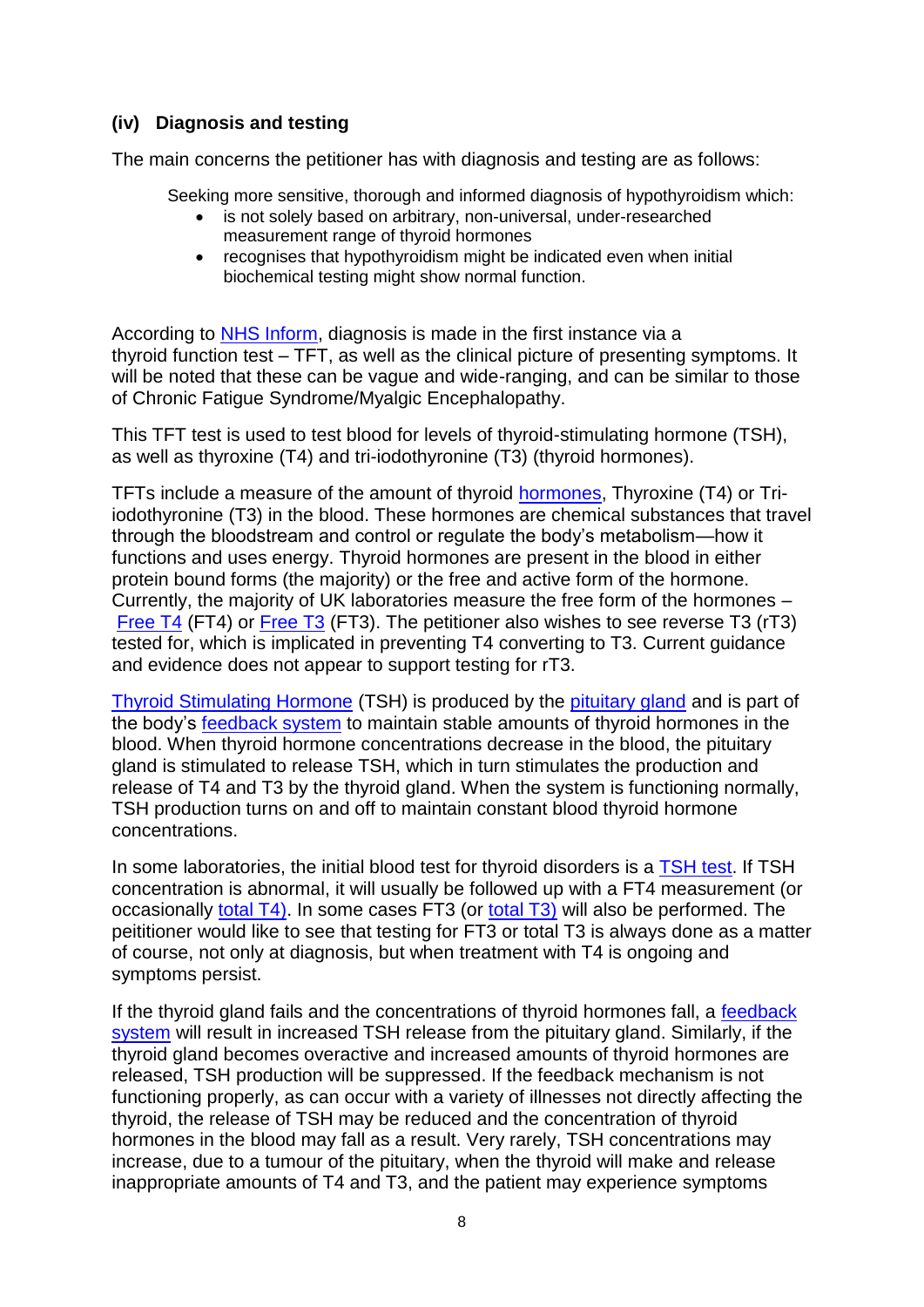associated with hyperthyroidism. If there is decreased production of thyroid hormones, the patient may experience symptoms of hypothyroidism.

| Test       | <b>From</b> | Т٥  |            | <b>Units</b>         |
|------------|-------------|-----|------------|----------------------|
| <b>TSH</b> | 0.4         |     | 4/4.5 mU/L | Milliunits per litre |
| FT4        | 9.0         | 25  | pmol/L     | Picomoles per litre  |
| FT3        | 3.5         | 7.8 | pmol/L     | Picomoles per litre  |

Typical reference ranges for normal thyroids

[Source: British Thyroid Foundation](http://www.btf-thyroid.org/information/quick-guides/97-thyroid-function-tests)

These ranges are only a guide and will often vary according to laboratory because different tests or methodologies might be used. Variation in 'reference ranges' was raised in some of the evidence presented. As can be seen from the information below, arriving at a reference range is not an exact science.

A large number of individuals from a group who are thought to represent a "normal" population, will be tested for a particular laboratory test. The reference range is then derived mathematically by taking the average value for the group and allowing for natural variation around that value (plus or minus 2 standard deviations from the average). In this way, ranges quoted by labs will represent the values found in 95% of individuals in the chosen 'reference' group. In other words, even in a "normal" population, a test result will lie outside the reference range in 5% of cases (1 in 20). This is why the term "reference range" is preferred over "normal range".

Source: [Lab Tests Online and NHS Choices\)](http://labtestsonline.org.uk/understanding/features/ref-ranges.html)

There are different reference ranges for pregnant women and for testing babies and young children, and many transient factors including other medications and other conditions can affect thyroid function test results.

The following table summarises test results and their potential meaning, depending on other presenting clinical features:

|                       |                 |               | <b>INTERPRETATION</b>             |
|-----------------------|-----------------|---------------|-----------------------------------|
| $High > 4.5$ (UK, US) | Normal   Normal |               | Mild (subclinical) hypothyroidism |
| High > 4.5            | ∟ow             | Low or normal | Hypothyroidism                    |

(Source: [Lab Tests Online and NHS Choices\)](http://labtestsonline.org.uk/understanding/features/ref-ranges.html)

Healthcare Improvement Scotland produced a [Technologies Scoping Report](file:///C:/temp/Hypothyroidism.pdf) on diagnostic testing for hypothyroidism in February 2014. The following questions were scoped by the report:

1. In patients with symptoms suggestive of hypothyroidism, what is the evidence on the clinical and cost effectiveness of adding tests for serum total tri-iodothyronine (TT3), serum free T3 (FT3) and serum reverse T3 (rT3) to routine hypothyroid testing  $(TSH + T4)$ ?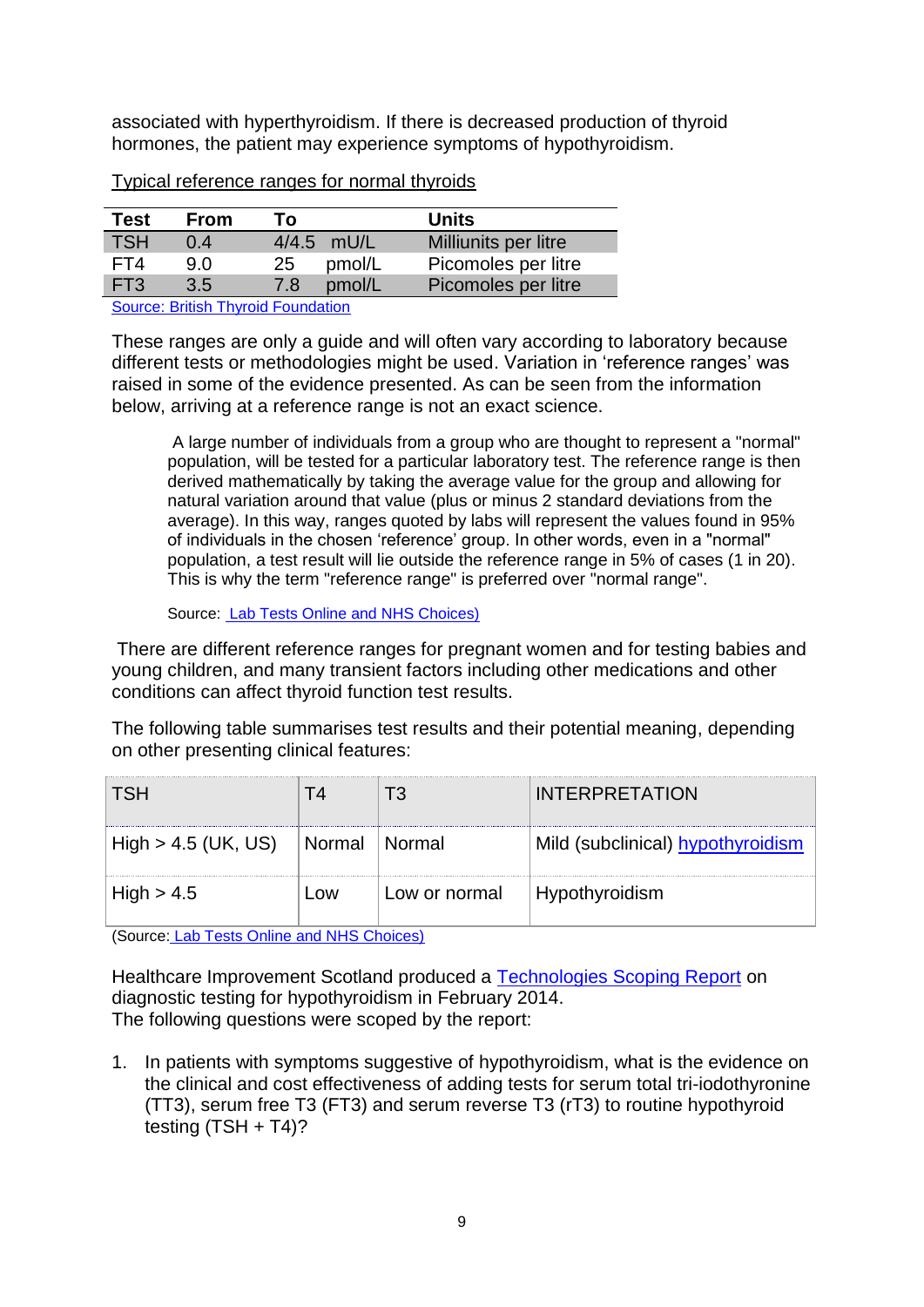2. What is the evidence on the clinical and cost effectiveness of adding adrenal testing or the adrenal stress index test to routine hypothyroid testing (TSH + T4)?

This report concludes, with regards to testing and diagnosis:

‗An American non-systematic literature review reported that serum T3 measurement has little specificity or sensitivity for diagnosing primary hypothyroidism, since enhanced T4 to T3 conversion maintains T3 concentrations until hypothyroidism becomes severe.

No systematic reviews were identified assessing the clinical or cost effectiveness of routine adrenal function testing in the context of primary hypothyroidism. UK guidelines state that tests of adrenal function are mandatory in patients with a high index of suspicion of hypopituitarism. No studies were identified on the diagnostic validity or clinical utility of the adrenal stress index test/ adrenal stress profile.'

The [Scottish Clinical Biochemistry Managed Diagnostic Network \(SCBMDN\)](http://www.mcns.scot.nhs.uk/scbmdn/about-scbmdn/) consists of all staff working in clinical biochemistry laboratories in all 14 NHS Scotland Health Boards. It is hosted by NHS, National Services Scotland and its stated purpose is to:

‗Bring together professionals from across Scotland to work in a coordinated manner to ensure the provision of high quality, clinically effective biochemistry services. By facilitating and fostering cooperation between clinical biochemistry departments the MDN aims to enable sharing of best practice, improve the evidence base for diagnostic tests, achieve harmonisation where possible, and provide a forum for the introduction and evaluation of new concepts and technologies.'

It also states that it is dedicated to ensuring that the right patients receive the right tests at the right time in the right way via **Demand Optimisation**– part of the Scottish Government's broader programme in improving healthcare science. In the context of the SCBMDN, it is about working to reduce or eliminate unnecessary testing and enhancing decision-making in patient care.

The Network is collaborative, national and works across health board boundaries, and, amongst other things, aims towards consistency of practice and protocols in clinical biochemistry.

This Network could be the appropriate body to investigate testing protocols in labs across Scotland, in the context of the Demand Optimisation agenda to ensure consistency of thyroid hormone testing protocols across Scotland. A single, national process with accompanying advice could be of assistance to primary care practitioners when assessing patients.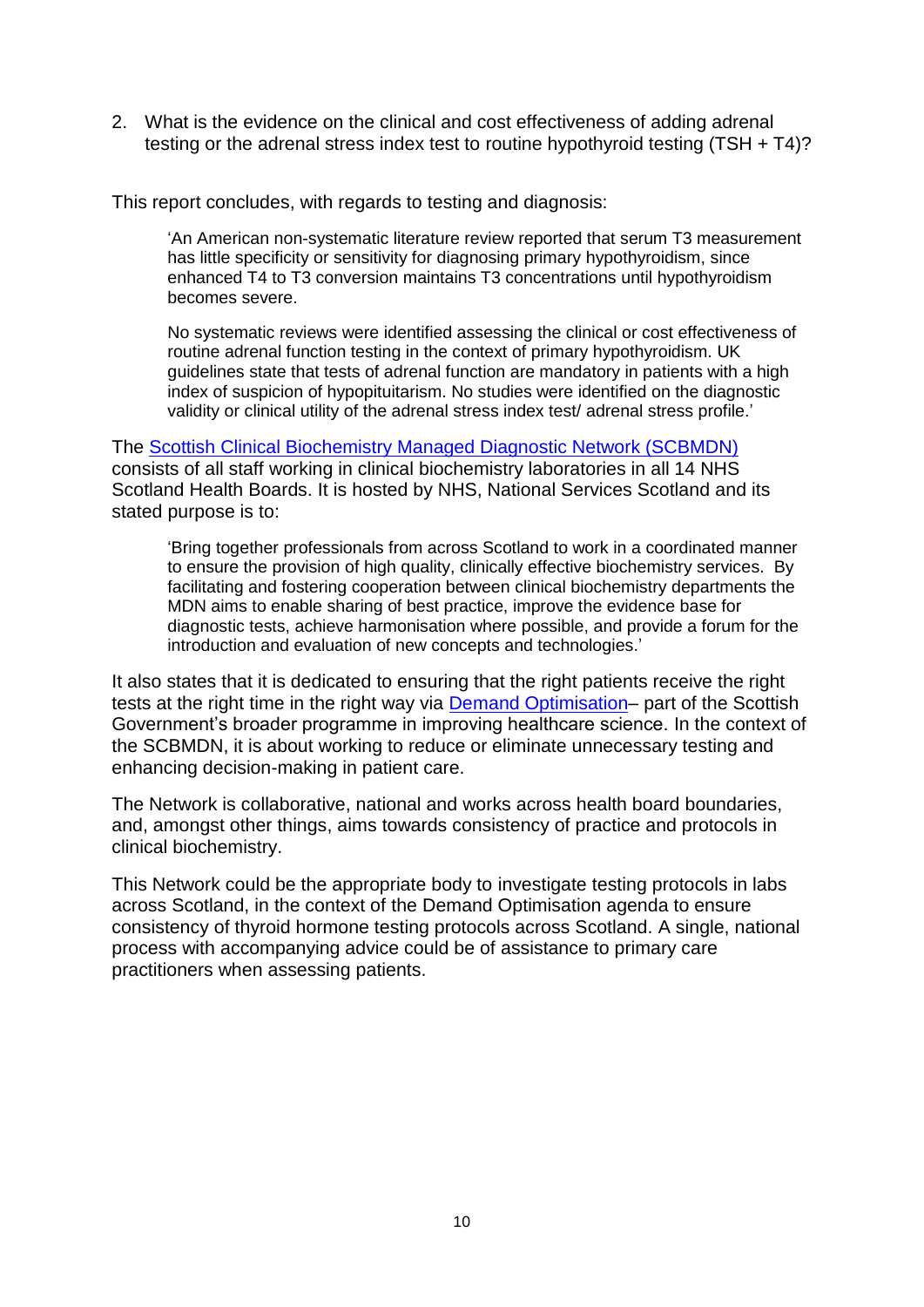| <b>DIAGNOSIS</b>                                                                                                                                                                                                                                                                                                                   |                                                                                                                                                                                                         |                                                                                                                                                                                                                                                                                                                                                                                                                                                                                                                                                                                                                                                                                                                                                                                                                                                                                                                                                                                      |                                                                                                                                             |                                                                                                                                                                                                                                                                                                                                                                                                                                                                                               |  |  |  |
|------------------------------------------------------------------------------------------------------------------------------------------------------------------------------------------------------------------------------------------------------------------------------------------------------------------------------------|---------------------------------------------------------------------------------------------------------------------------------------------------------------------------------------------------------|--------------------------------------------------------------------------------------------------------------------------------------------------------------------------------------------------------------------------------------------------------------------------------------------------------------------------------------------------------------------------------------------------------------------------------------------------------------------------------------------------------------------------------------------------------------------------------------------------------------------------------------------------------------------------------------------------------------------------------------------------------------------------------------------------------------------------------------------------------------------------------------------------------------------------------------------------------------------------------------|---------------------------------------------------------------------------------------------------------------------------------------------|-----------------------------------------------------------------------------------------------------------------------------------------------------------------------------------------------------------------------------------------------------------------------------------------------------------------------------------------------------------------------------------------------------------------------------------------------------------------------------------------------|--|--|--|
| <b>Petitioner's position</b>                                                                                                                                                                                                                                                                                                       | <b>Current mainstream</b><br>diagnosis and treatment                                                                                                                                                    | Areas of contention in the<br>evidence presented                                                                                                                                                                                                                                                                                                                                                                                                                                                                                                                                                                                                                                                                                                                                                                                                                                                                                                                                     | Body or bodies responsible<br>for effecting change in<br>protocols                                                                          | For possible consideration by<br>the Committee/ Action taken                                                                                                                                                                                                                                                                                                                                                                                                                                  |  |  |  |
| Seeking more<br>sensitive and informed<br>diagnosis of<br>hypothyroidism which:<br>- is not solely based<br>on arbitrary, non-<br>universal<br>measurement range<br>of thyroid hormones<br>- recognises that<br>hypothyroidism might<br>be indicated even<br>when initial<br>biochemical testing<br>might show normal<br>function. | By blood test. Testing<br>levels of TSH in first<br>instance, in the context of<br>presenting symptoms.<br>Further testing can be<br>requested and referral to<br>endocrinologist maybe<br>appropriate. | GPs are not well enough informed<br>and/or not responsive to the<br>presenting symptoms when a test<br>result suggests 'normal' thyroid<br>function.<br>Too much emphasis is placed on<br>arguably 'crude' testing for diagnosis,<br>and during treatment leading to<br>inappropriate or no treatment<br>Patients who have symptoms (that<br>are consistent with hypothyroidism)<br>but whose TSH level is less than 10<br>are told that this means that their<br>symptoms are not due to a thyroid<br>problem and are not treated.<br>Orthodox opinion is that in most<br>cases mild or subclinical<br>hypothyroidism (SCH) is not due to a<br>chronic thyroid problem and will<br>resolve itself, or that the raised TSH<br>has another cause, not related to<br>hypothyroidism. (however it is<br>acknowledged that 20 - 50% will go<br>on to develop hypothyroidism). It<br>could be harmful to treat someone<br>with SCH when their thyroid<br>hormones are recorded as normal. | <b>British Thyroid Association</b><br><b>SIGN</b><br><b>Scottish Clinical Biochemistry</b><br><b>Managed Diagnostic Network</b><br>(SCBMDN) | Thyroid testing is examined by the<br><b>Scottish Clinical Biochemistry</b><br><b>Managed Diagnostic Network</b><br>(SCBMDN) in the context of the<br>Demand Optimisation programme<br>to ensure the standardisation of<br>testing protocols across all labs in<br>Scotland and the Network has not<br>considered thyroid testing protocols<br>in recent years.<br>The Committee has already<br>engaged with SIGN which is now<br>working on a best-practice<br>document with the petitioner. |  |  |  |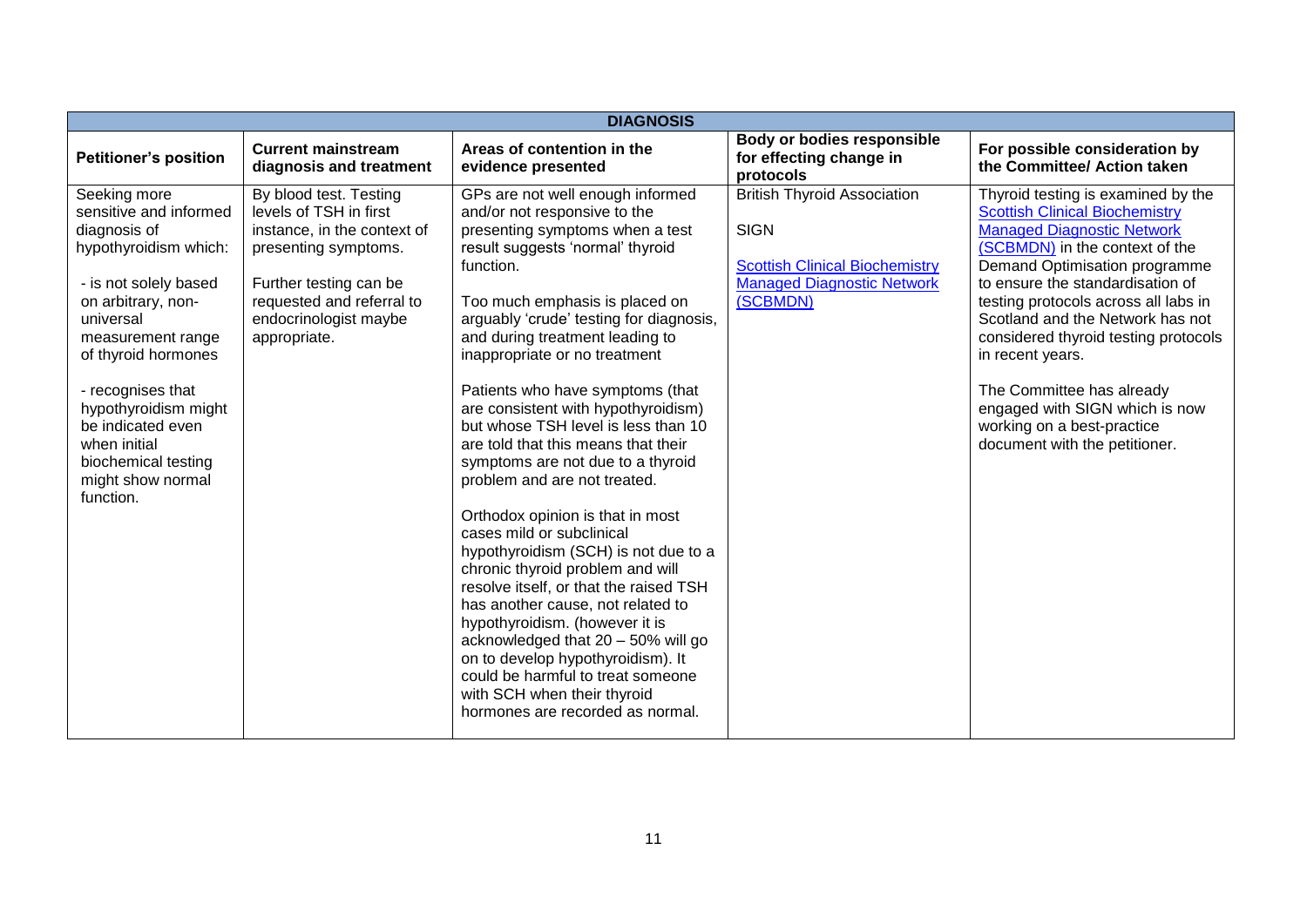# **(v) Treatment**

The petitioner wants to see natural desiccated thyroid (NDT) – extracted from porcine thyroid glands - available again. Up until the 1980s, this was the standard treatment prior to synthetics being available, but was phased out and removed from the National Formulary. It is not licensed for use in the UK.

The petitioner and others (Thyroid UK) believe that NDT provides effective treatment when levothyroxine (standard treatment) doesn't work, or when they do not receive a positive diagnosis of hypothyroidism due to testing alone recording normal function.

The petitioner would also like to see Liothyronine (also known as "L-T3") used more. This is licensed for use in the UK but is expensive and there is only one manufacturer, and there have been problems with supply in the past.

Standard treatment for hypothyroidism is with synthetic L-T4 (levothyroxine) and is appropriate for the majority of patients with primary hypothyroidism.

Levothyroxine (T4) is broken down by most people into T3, which is the active form of the hormone. It is argued that for some, this does not happen successfully, so continue to suffer symptoms.

It is important to note that most T3 production (80%) occurs via other metabolic processes and is associated with other organs – chiefly the liver and kidneys, **not** the thyroid gland. For this reason, treating with T3 is a not deemed appropriate/relevant if someone has hypothyroidism – other conditions could be indicated.

Patients will, in many circumstances, require annual blood tests to check hormone levels. In exceptional circumstances, many of which have been described in the evidence presented to the Committee, such as persistent symptoms, would indicate referral to an endocrinologist, and possible treatment with Liothyronine ( L-T3).

With regards to treatment, the HIS Technologies Scoping Report addressed the following questions:

- In patients diagnosed with hypothyroidism what is the evidence on the clinical and cost effectiveness of combined L-T4 + Liothyronine (L-T3) therapy?
- In patients diagnosed with hypothyroidism what is the clinical and cost effectiveness of treatment with natural desiccated thyroid extract?
- What is the evidence on the clinical and cost effectiveness of treatment of subclinical hypothyroidism?
- What is the evidence on the clinical and cost effectiveness of a trial of L-T4 in patients with symptoms suggestive of hypothyroidism but where thyroid function tests do not indicate hypothyroidism?

It concluded:

‗A meta-analysis found no statistically significant differences between the clinical effectiveness of combined LT-4+L-T3 therapy and L-T4 monotherapy. In an analysis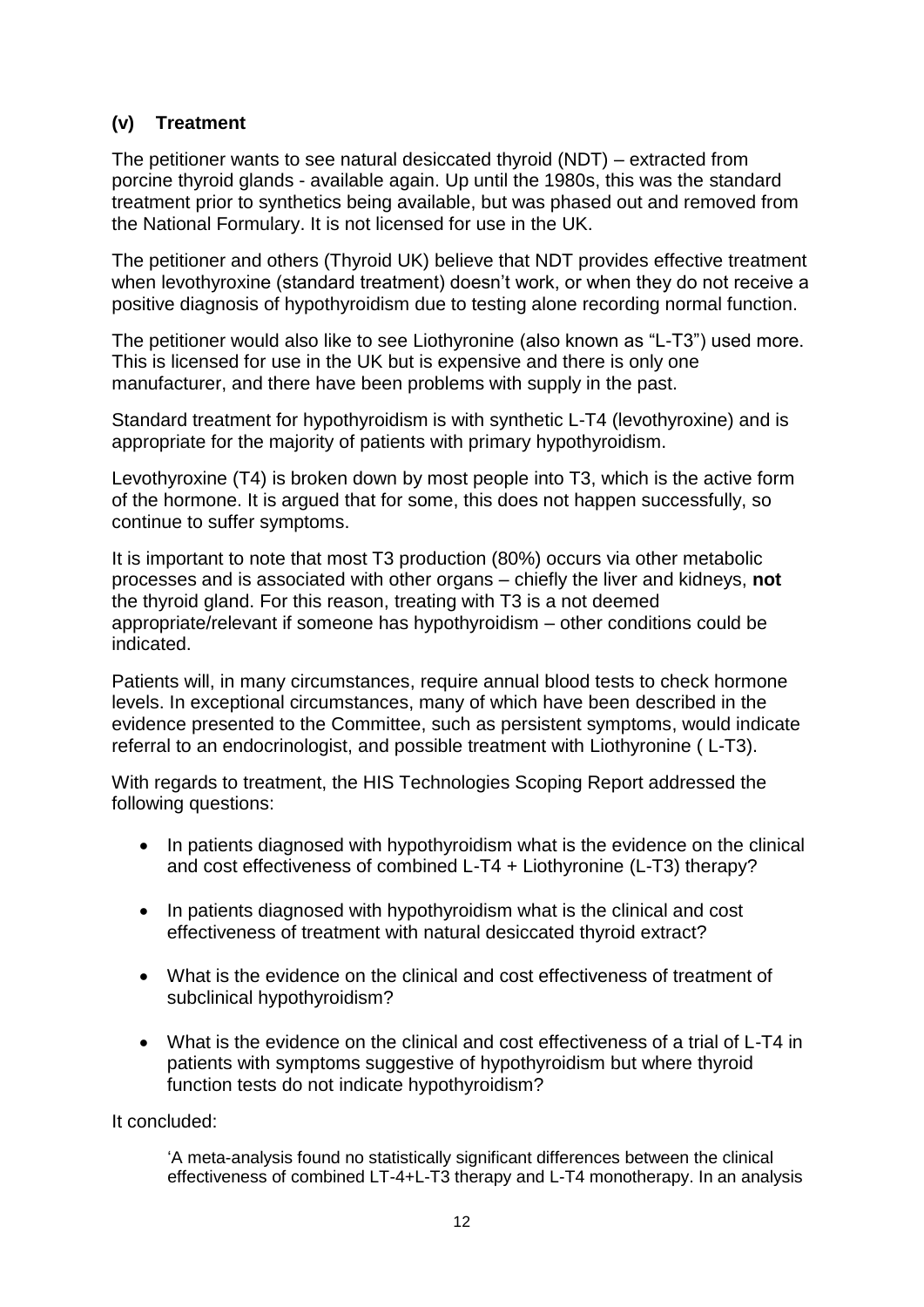of patient preference based on five crossover trials, 48% of study participants preferred combined therapy, compared with 27% who preferred L-T4 monotherapy.

Only one small trial comparing effectiveness of DTE with L-T4 was identified. There was no evidence of a difference between study periods on symptoms, general wellbeing and cognitive function.

A meta-analysis of studies of L-T4 treatment in patients with subclinical hypothyroidism reported no benefit to symptom scores or quality of life. Some small improvements in cardiac function tests were identified although the clinical significance of these is unclear. There was significant heterogeneity across studies and the study authors concluded that treatment should be based on clinical judgment and patient preference.

One small trial of L-T4 treatment in patients with symptoms consistent with hypothyroidism but with thyroid function tests within the reference range was identified. Across a battery of tests, clinical benefit of treatment was identified only in a test which assesses memory for non-verbal visual stimuli.'

This suggests that there is a need for further clinical studies to be conducted to test the questions posed.

The petitioner wants to see natural desiccated thyroid also known as thyroid extracts to be available as a treatment option. The standard clinical opinion across all the guidance (BTA, ETA, ATA) does not support the use of natural thyroid extracts. [The](https://www.ncbi.nlm.nih.gov/pubmed/25266247)  [ATA position is as follows:](https://www.ncbi.nlm.nih.gov/pubmed/25266247)

‗levothyroxine should remain the standard of care for treating hypothyroidism. We found no consistently strong evidence for the superiority of alternative preparations (e.g., levothyroxine – Liothyronine combination therapy, or thyroid extract therapy, or others) over monotherapy with levothyroxine, in improving health outcomes.'

On the issue of [combination therapy and the use of NDT](http://www.karger.com/Article/FullText/339444) the ETA states:

‗All these combination tablets (including those containing animal thyroid extract) are potentially harmful as due to their relatively high T3 content they carry a risk of inducing symptoms of thyroid hormone excess.'

The BTA 2015 statement concludes the following:

‗There is no convincing evidence to support routine use of thyroid extracts, L-T3 monotherapy, compounded thyroid hormones, iodine containing preparations, dietary supplementation and over the counter preparations in the management of hypothyroidism.'

The NICE Clinical Knowledge Summary does not recommend the use of either combination therapy or NDT in primary care.

There appeared to be some confusion about the ability to influence the licensing of medicines in the UK. It was made clear that no authorities solicit applications to supply any medicine or product. It is solely a commercial decision taken by a pharmaceutical company or supplier if they wish to apply for a licence to supply a medicine or product for sale in the UK. Doctors are free to prescribe unlicensed medicines. The [GMC offers guidance](http://www.gmc-uk.org/guidance/ethical_guidance/14327.asp) on this, which acknowledges that it is sometimes appropriate to prescribe unlicensed medicines and that a doctor's registration is not necessarily at greater risk if they do so: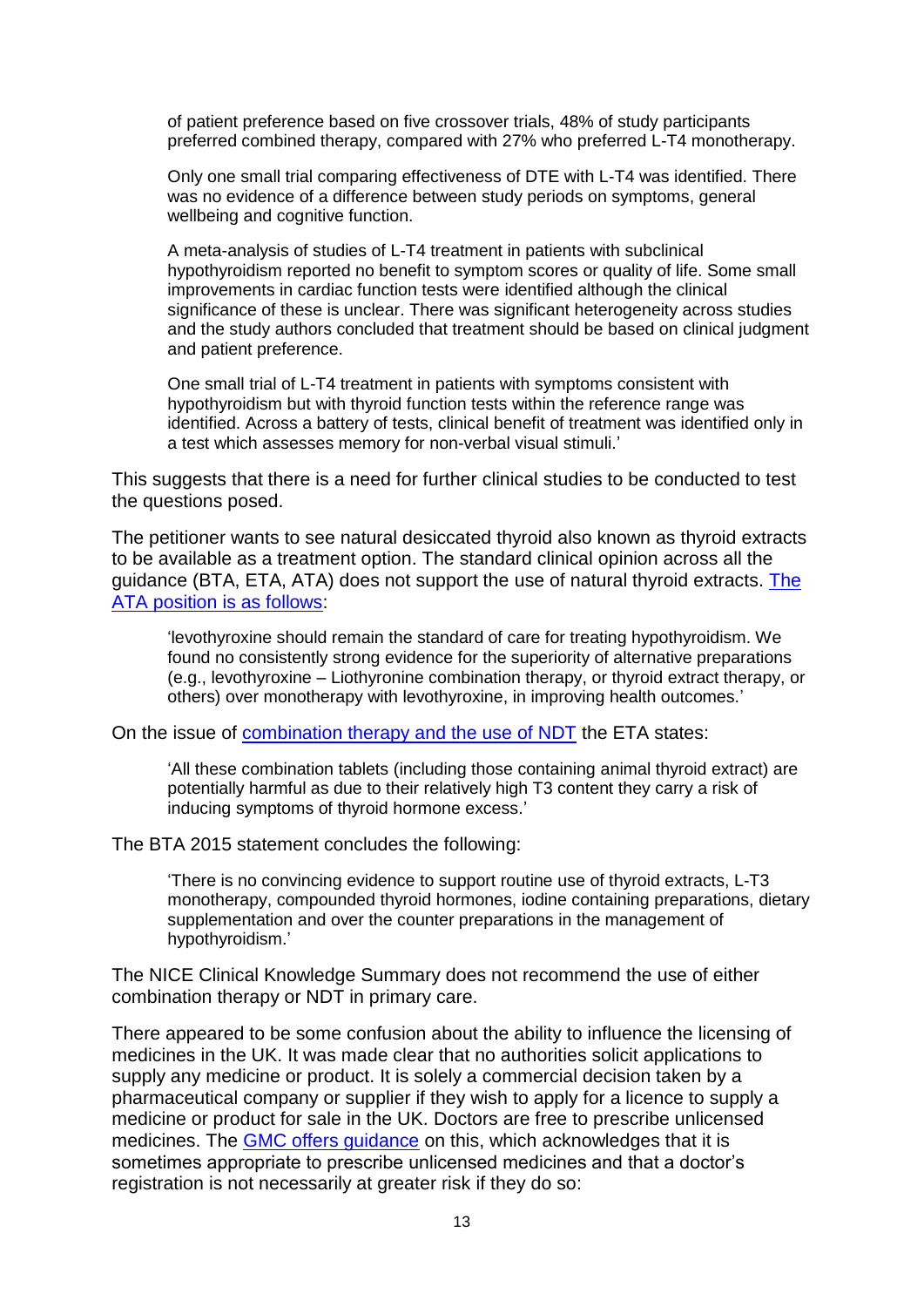‗You are responsible for all prescriptions you sign and your decisions and actions when supplying and administering medicines and devices (or when they authorise or instruct others to do so).

Contrary to recent suggestions, GMC guidance does not include reference to any extra personal liability in relation to prescribing unlicensed medicines.

Importantly, prescribing unlicensed medicines will not put your registration at risk any more than other areas of practice covered by our guidance.'

The MHRA warns some caution:

‗The responsibility that falls on healthcare professionals when prescribing an unlicensed medicine or a medicine off-label may be greater than when prescribing a licensed medicine within the terms of its licence.'

#### **Licensing:**

According to NHS Choices:

Before a medicine can be widely used in the UK, it must first be granted a licence.

While no medicine is completely risk free, a licence indicates all the proper checks have been carried out and the benefits of a medicine are believed to outweigh the risks.

This licence is also known as a marketing authorisation.

Licences are only granted if high standards of safety and quality are met during the whole development and manufacture of a medicine.

The product must also work for the purpose it is intended for if it is to be licensed.

In the UK, licences can be granted by:

- the [Medicines and Healthcare Products Regulatory Agency \(MHRA\)](http://www.mhra.gov.uk/index.htm) which can grant licences for medicines only in the UK
- $\bullet$  the European Medicines Agency ( $EMA$ ) which can grant licences for medicines in the European Union (EU)

Before a licence can be granted, the medicine needs to be developed and tested.

Up to date information from Medicines and Healthcare [Products Regulatory Agency](https://www.gov.uk/government/organisations/medicines-and-healthcare-products-regulatory-agency/about) MHRA regarding natural thyroid extracts and Liothyronine (as at 31 October 2016) states:

Currently :-

- There is no authorised medicinal product that contains natural thyroid extract
- There is only one authorised medicinal product of Liothyronine tablets: PL 00039/0432 TETROXIN TABLETS 20MCG (LIOTHYRONINE SODIUM BP 20MCG/TABLET), marketed by MERCURY PHARMA GROUP LIMITED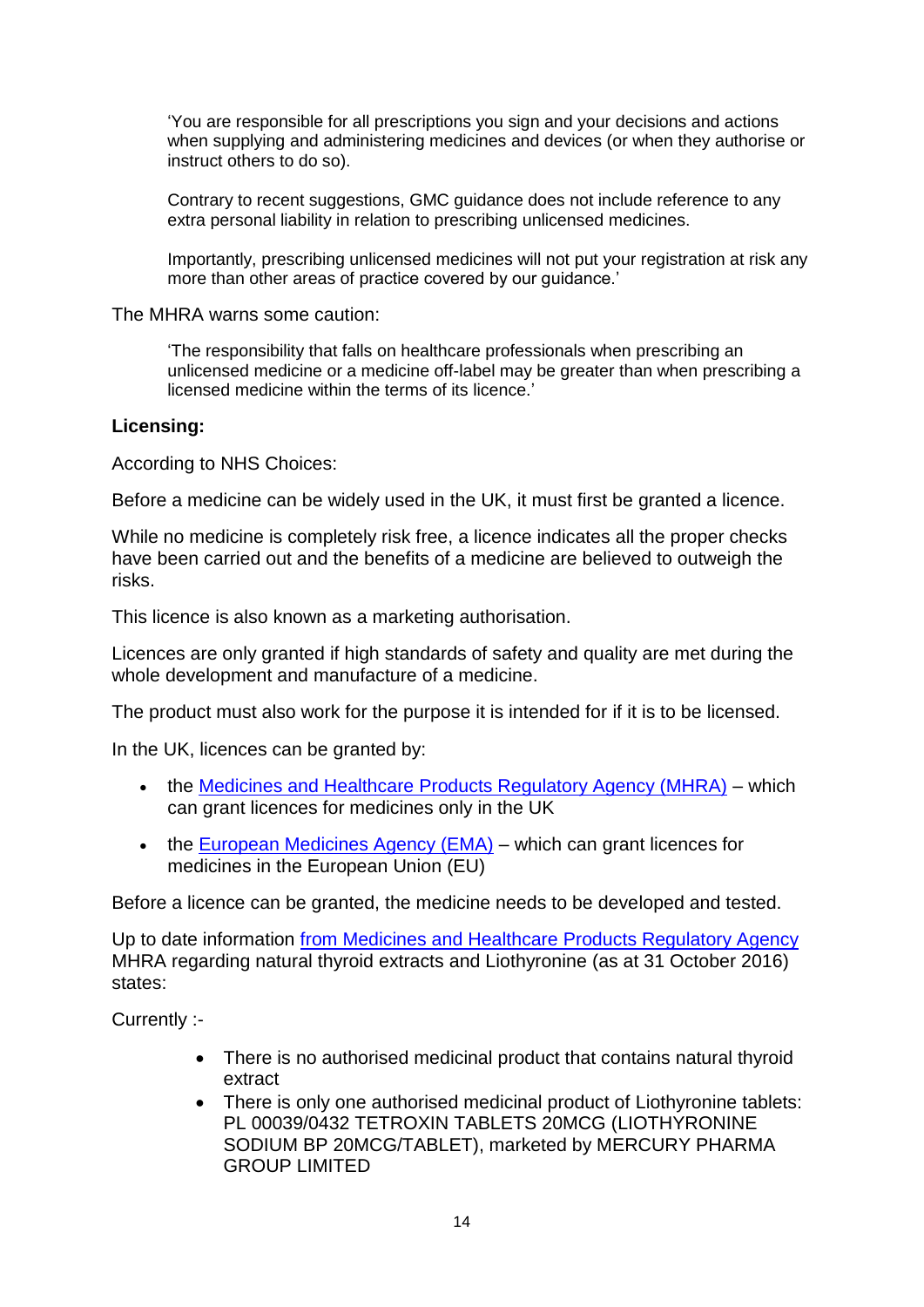- MHRA held four scientific advisory meetings with companies who have enquired about submitting a proposed application for Liothyronine.
- MHRA has not received any enquiries from companies (or submissions) about the supply of natural thyroid extract.

The Scottish Government's listening exercise undertaken by Thyroid UK revealed that many patients who do not respond well to T4 had difficulty agreeing alternative treatment options with their GP. Some people feel their only option is to resort to private hormone testing and self-medication with unregulated, unlicensed products.

SIGN, the Royal College of General Practitioners and the petitioner are working on a best-practice document for treating patients who do not respond to T4 treatment.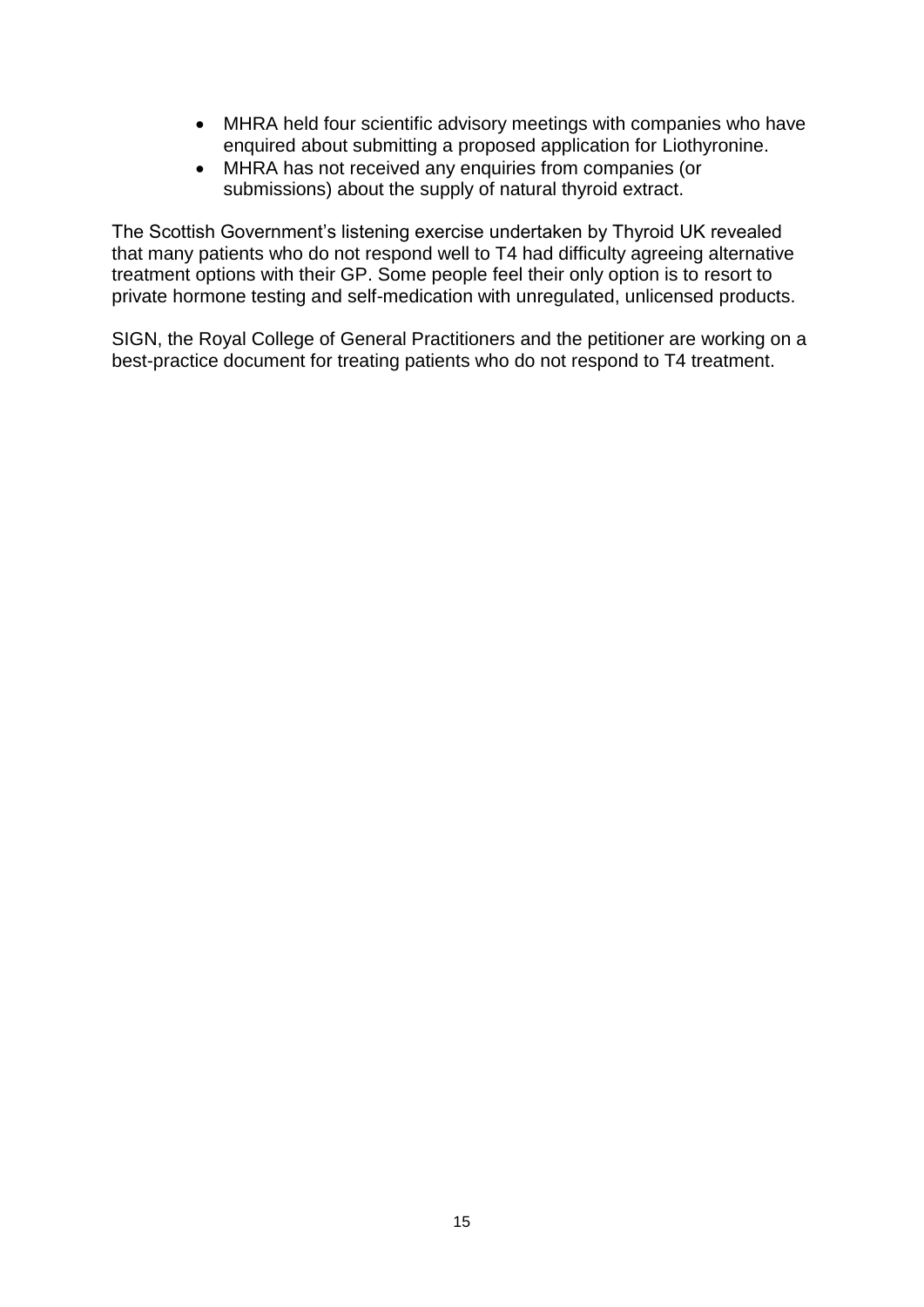| <b>TREATMENT</b>             |                                                      |                                                  |                                                                 |                                              |  |
|------------------------------|------------------------------------------------------|--------------------------------------------------|-----------------------------------------------------------------|----------------------------------------------|--|
| <b>Petitioner's position</b> | <b>Current mainstream</b><br>diagnosis and treatment | Areas of contention in the evidence<br>presented | Body or bodies responsible for<br>effecting change in protocols | <b>Issues for Committee</b><br>consideration |  |
| The petitioner wants to see  | Standard treatment with                              | GPs might be reluctant to prescribe              | Medicine and Healthcare                                         | The Committee has no                         |  |
| natural desiccated thyroid   | synthetic L-T4 is                                    | unlicensed medicines or products such as         | <b>Products Regulatory Agency</b>                               | authority to influence                       |  |
| (NDT) available again.       | appropriate for the majority                         | NDT.                                             | (MHRA)                                                          | applications to supply                       |  |
| (Up until the 1980s, this    | of patients with primary                             |                                                  |                                                                 | medicines or products -                      |  |
| was the standard treatment   | hypothyroidism.                                      | T3 is supplied by one company and is             | Amdipharm Mercury Company                                       | it is a commercial                           |  |
| prior to synthetics but was  |                                                      | expensive.                                       | Ltd. is the only licensed producer                              | decision.                                    |  |
| phased out and removed       | Annual blood tests are                               |                                                  | and distributor of Liothyronine (L-                             |                                              |  |
| from the National            | indicated in many instances                          | There appear to be very limited treatment        | T3) in the UK. Neither the SG nor                               | Members could consider                       |  |
| Formulary). It is not        |                                                      | options for those patients experiencing          | the MHRA can influence whether                                  | if it would be expected                      |  |
| licensed for use in the UK.  | In exceptional                                       | symptoms despite being prescribed L-T4           | or not other manufacturers seek a                               | that a parliamentary                         |  |
|                              | circumstances (persistent                            |                                                  | licence to supply the medicine in                               | committee would have                         |  |
| The petitioner and others    | symptoms) referral to                                | Natural desiccated thyroid is not licensed,      | the UK. This is a commercial                                    | the appropriate level of                     |  |
| (Thyroid UK) believe that    | endocrinologist, possible                            | and therefore not regulated in the UK (and no    | decision for pharma companies                                   | clinical and technical                       |  |
| NDT provides effective       | treatment with Liothyronine                          | company has sought to license it in the UK)      |                                                                 | expertise to make                            |  |
| treatment when               | (T3) is also indicated                               |                                                  | SIGN best practice document is in                               | clinical                                     |  |
| levothyroxine (standard      |                                                      | GPs and Endocrinologists are able to             | progress with RCGP and                                          | recommendations with                         |  |
| treatment) doesn't work, or  |                                                      | prescribe NDT for individual patients, but in    | petitioner                                                      | regard to treatment                          |  |
| when they do not receive a   | The BTA guidance says of                             | doing so accept responsibility for the health    |                                                                 | options                                      |  |
| positive diagnosis of        | alternative treatments,                              | of the patient - as they do with whatever        | Option for petitioner to lobby other                            |                                              |  |
| hypothyroidism due to        | including thyroid extracts:                          | treatment they prescribe.                        | pharmaceutical companies to                                     |                                              |  |
| testing alone recording      | 'There is no convincing                              |                                                  | consider application for licence to                             |                                              |  |
| normal function.             | evidence to support routine                          | Clinicians might fear accusations of             | supply Liothyronine (L-T3) to UK                                |                                              |  |
|                              | use of thyroid extracts, L-                          | malpractice and GMC involvement if they do       | to ensure more stable                                           |                                              |  |
| She would also like to see   | T3 monotherapy,                                      | prescribe, although the GMC has issued           | supply/introduce greater                                        |                                              |  |
| Liothyronine (also known     | compounded thyroid                                   | clear guidance that this is not the case,        | competition (and lower price)                                   |                                              |  |
| as "L-T3") used more. This   | hormones, iodine                                     | simply for prescribing an unlicensed product.    |                                                                 |                                              |  |
| is licensed for use in the   | containing preparations,                             | However, they would be prescribing outwith       | The petitioner could also lobby                                 |                                              |  |
| UK but is expensive and      | dietary supplementation                              | the context of the quality and safety            | pharmaceutical companies or                                     |                                              |  |
| there is only one            | and over the counter                                 | assurances of the UK and/or EU licensing         | suppliers to apply for a licence to                             |                                              |  |
| manufacturer, and there      | preparations in the                                  | authorities (MHRA and <b>EMA</b> ) (see: Jerome  | supply natural thyroid extract                                  |                                              |  |
| have been problems with      | management of                                        | Burne, "A cure for thyroid problems the NHS      | preparations to the UK                                          |                                              |  |
| supply in the past.          | hypothyroidism'                                      | ignores - or quack doctor's poison? Daily        |                                                                 |                                              |  |
|                              |                                                      | Mail Online, 3/11/14).                           |                                                                 |                                              |  |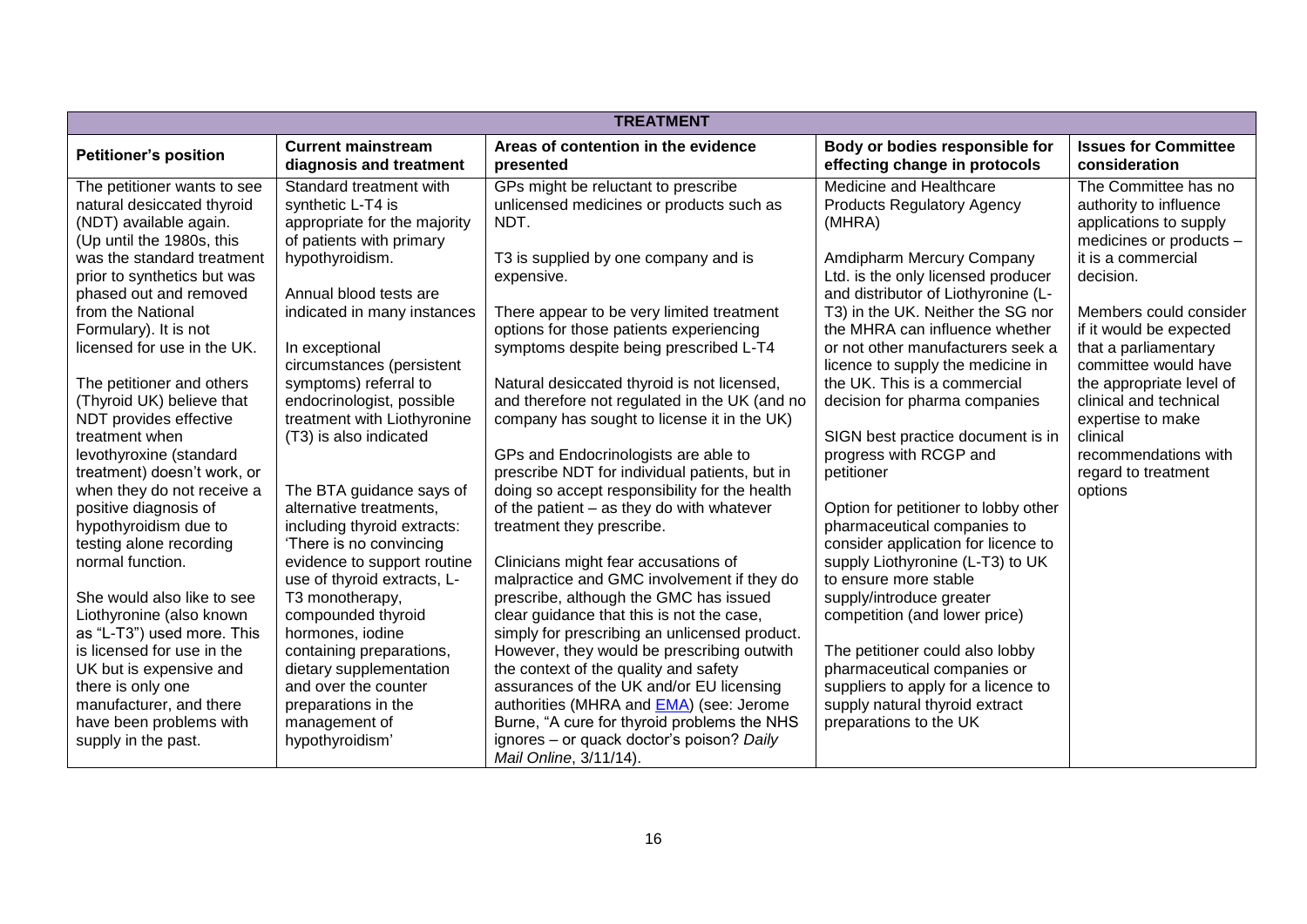# **(vi) Research**

There appears to be a consensus that continuing research is required to fully understand all the biochemical processes involved with thyroid function and the interaction between all the respective hormones, which are also associated with many processes and organs in the body.

The Scottish Government provided a copy of the randomised clinical trials in its submission dated [19 February 2016](http://external.parliament.scot/S4_PublicPetitionsCommittee/General%20Documents/20160219_PE1463_GGG_Scottish_Government.pdf) and existing resources for diagnosis and treatment are informed by this research, such as the BTA position statement.

The petitioner believes that the research does not yet take full account of people who do not respond to standard (T4) treatment.

The Scottish Government advised that in Scotland, the Chief Scientist Office has responsibility with Government for the funding of clinical research (see submission dated [2 August 2016\)](http://external.parliament.scot/S5_PublicPetitionsCommittee/Petitions/PE146320160704HealthcareQualityandStrategyDirectorateResponse.pdf). However, any research is dependent upon a proposal being brought forward and this has not occurred to date.

The ATA has made suggestions regarding future research:

‗Some examples of future research needs include the development of superior biomarkers of euthyroidism to supplement thyrotropin (TSH) measurements, mechanistic research on serum triiodothyronine levels (including effects of age and disease status, relationship with tissue concentrations, as well as potential therapeutic targeting), and long-term outcome clinical trials testing combination therapy or thyroid extracts (including subgroup effects). Additional research is also needed to develop thyroid hormone analogs with a favorable benefit to risk profile.'

Research is commissioned by a range of bodies and organisations such as:

- Commercial funders, including industry and private companies e.g. pharma
- Non-commercial funders, such as government departments, research councils, charities, National Institute of Health in USA (NIH) and the European Commission.

Below are links to some possible sources of further information regarding research routes (note this is not an exhaustive list):

- **Association of Medical Research Charities (AMRC)** <http://www.amrc.org.uk/>
- **Chief Scientist Office (CSO)** <http://www.cso.scot.nhs.uk/about/funding-2/>
- **Medical Research Council (MRC)** [www.mrc.ac.uk/Fundingopportunities/index.htm](http://www.mrc.ac.uk/Fundingopportunities/index.htm)
- **National Institute for Health Research (NIHR)** [www.nihr.ac.uk/research/Pages/default.aspx](http://www.nihr.ac.uk/research/Pages/default.aspx)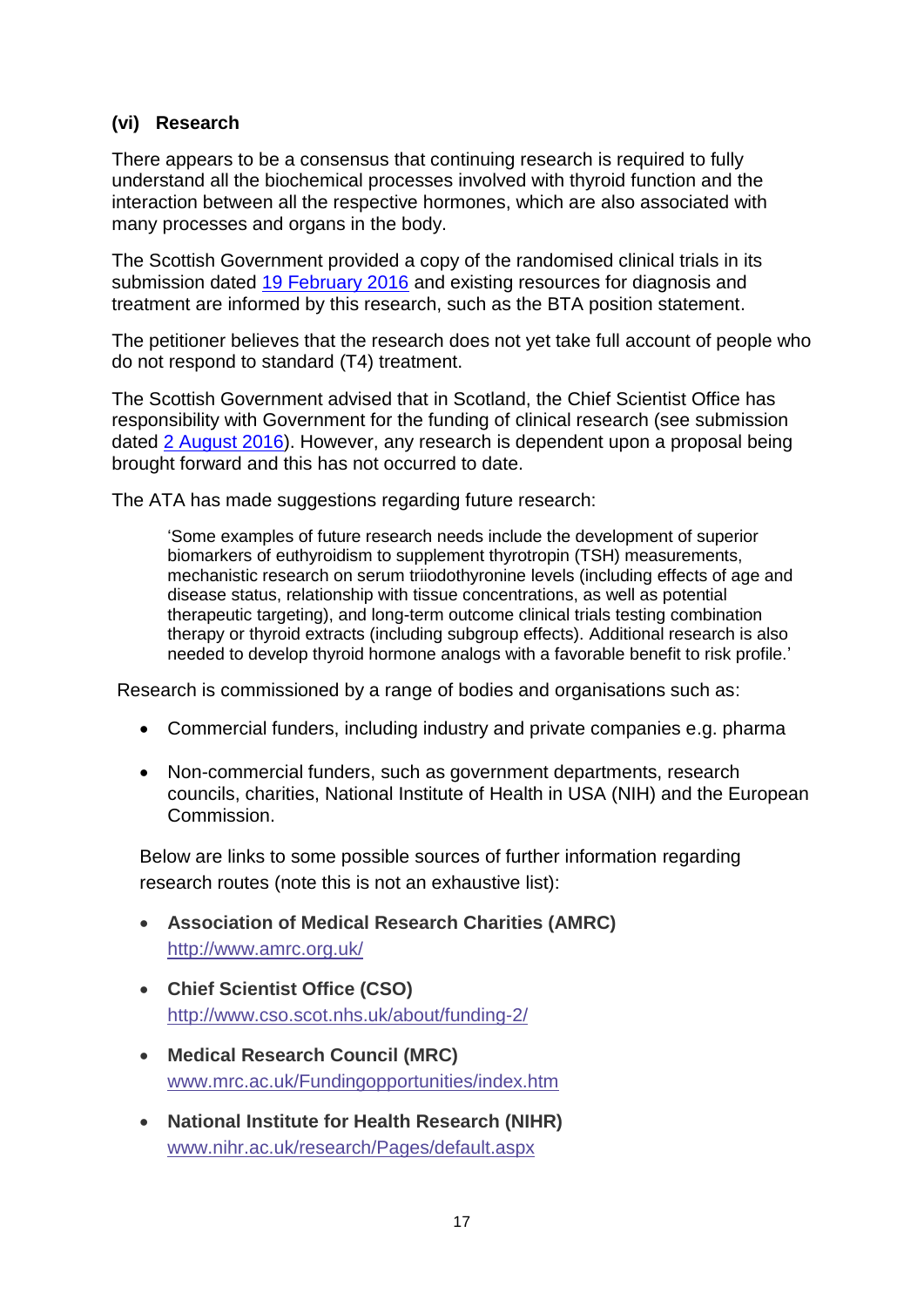- **NIHR Evaluation, Trials and Studies Coordinating Centre (NETSCC)** [www.netscc.ac.uk/](http://www.netscc.ac.uk/)
- **UK Clinical Research Collaboration (UKCRC)** <http://www.ukcrc.org/research-coordination/> [
- **UK Research Office (UKRO)** <https://www.ukro.ac.uk/>